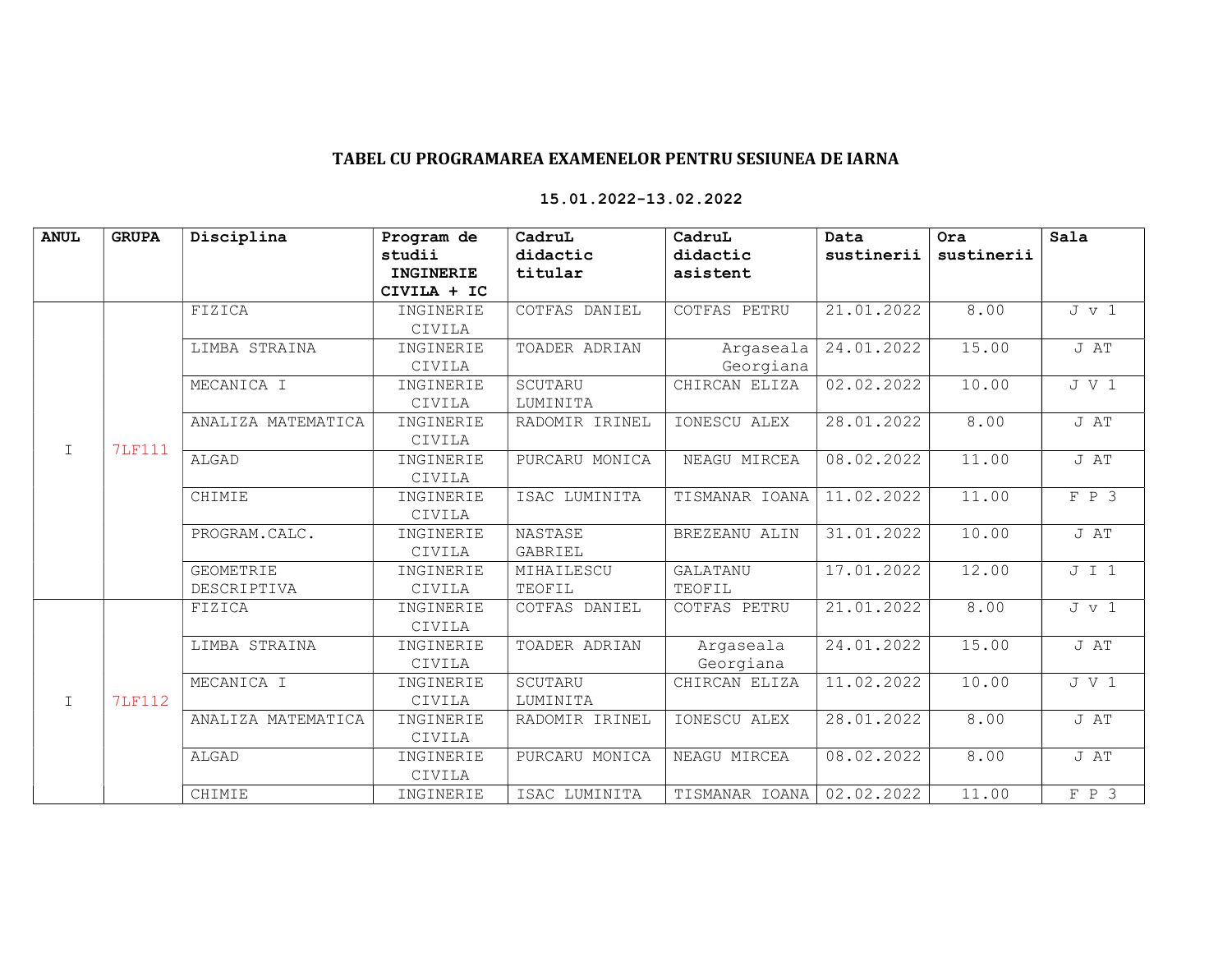|              |               |                    | CIVILA              |                    |                 |            |       |       |
|--------------|---------------|--------------------|---------------------|--------------------|-----------------|------------|-------|-------|
|              |               | PROGRAM.CALC.      | INGINERIE           | NASTASE<br>GABRIEL | BREZEANU ALIN   | 31.01.2022 | 10.00 | J AT  |
|              |               | <b>GEOMETRIE</b>   | CIVILA<br>INGINERIE | MIHAILESCU         | <b>GALATANU</b> | 17.01.2022 | 13.00 | J I 1 |
|              |               | DESCRIPTIVA        | CIVILA              | TEOFIL             | TEOFIL          |            |       |       |
|              |               | FIZICA             | INGINERIE           | COTFAS DANIEL      | COTFAS PETRU    | 21.02.2022 | 11.00 | J V 1 |
|              |               |                    | CIVILA              |                    |                 |            |       |       |
|              |               | LIMBA STRAINA      | INGINERIE           | TOADER ADRIAN      | Argaseala       | 24.01.2022 | 14.00 | J AT  |
|              |               |                    | CIVILA              |                    | Georgiana       |            |       |       |
|              |               | MECANICA I         | INGINERIE           | SCUTARU            | CHIRCAN ELIZA   | 11.02.2022 | 12.00 | J AT  |
|              |               |                    | CIVILA              | LUMINITA           |                 |            |       |       |
|              |               | ANALIZA MATEMATICA | INGINERIE           | RADOMIR IRINEL     | IONESCU ALEX    | 28.01.2022 | 11.00 | J AT  |
|              |               |                    | CIVILA              |                    |                 |            |       |       |
| $\mathbf I$  | <b>7LF113</b> | ALGAD              | INGINERIE           | PURCARU MONICA     | NEAGU MIRCEA    | 08.02.2022 | 8.00  | J AT  |
|              |               |                    | CIVILA              |                    |                 |            |       |       |
|              |               | CHIMIE             | INGINERIE           | ISAC LUMINITA      | TISMANAR IOANA  | 02.02.2022 | 12.30 | FP3   |
|              |               |                    | CIVILA              |                    |                 |            |       |       |
|              |               | PROGRAM.CALC.      | INGINERIE           | NASTASE            | BREZEANU ALIN   | 31.01.2022 | 10.00 | J AT  |
|              |               |                    | CIVILA              | GABRIEL            |                 |            |       |       |
|              |               | <b>GEOMETRIE</b>   | INGINERIE           | MIHAILESCU         | <b>GALATANU</b> | 17.01.2022 | 14.00 | J I 1 |
|              |               | DESCRIPTIVA        | CIVILA              | TEOFIL             | TEOFIL          |            |       |       |
|              | <b>7LF114</b> | FIZICA             | INGINERIE           | COTFAS DANIEL      | COTFAS PETRU    | 21.01.2022 | 10.30 | J V 1 |
|              |               |                    | CIVILA              |                    |                 |            |       |       |
|              |               | LIMBA STRAINA      | INGINERIE           | TOADER ADRIAN      | Argaseala       | 24.01.2022 | 14.00 | J AT  |
|              |               |                    | CIVILA              |                    | Georgiana       |            |       |       |
|              |               | MECANICA I         | INGINERIE           | SCUTARU            | CHIRCAN ELIZA   | 11.02.2022 | 10.00 | J AT  |
|              |               |                    | CIVILA              | LUMINITA           |                 |            |       |       |
|              |               | ANALIZA MATEMATICA | INGINERIE           | RADOMIR IRINEL     | IONESCU ALEX    | 28.01.2022 | 11.00 | J AT  |
| $\mathbf{I}$ |               |                    | CIVILA              |                    |                 |            |       |       |
|              |               | ALGAD              | INGINERIE           | PURCARU MONICA     | NEAGU MIRCEA    | 08.02.2022 | 11.00 | J AT  |
|              |               |                    | CIVILA              |                    |                 |            |       |       |
|              |               | CHIMIE             | INGINERIE           | ISAC LUMINITA      | TISMANAR IOANA  | 02.02.2022 | 14.00 | F P 3 |
|              |               |                    | CIVILA              |                    |                 |            |       |       |
|              |               | PROGRAM.CALC.      | INGINERIE           | NASTASE            | BREZEANU ALIN   | 31.01.2022 | 10.00 | J AT  |
|              |               |                    | CIVILA              | GABRIEL            |                 |            |       |       |
|              |               | GEOMETRIE          | INGINERIE           | MIHAILESCU         | <b>GALATANU</b> | 17.01.2022 | 15.00 | J I 1 |
|              |               | DESCRIPTIVA        | CIVILA              | TEOFIL             | TEOFIL          |            |       |       |